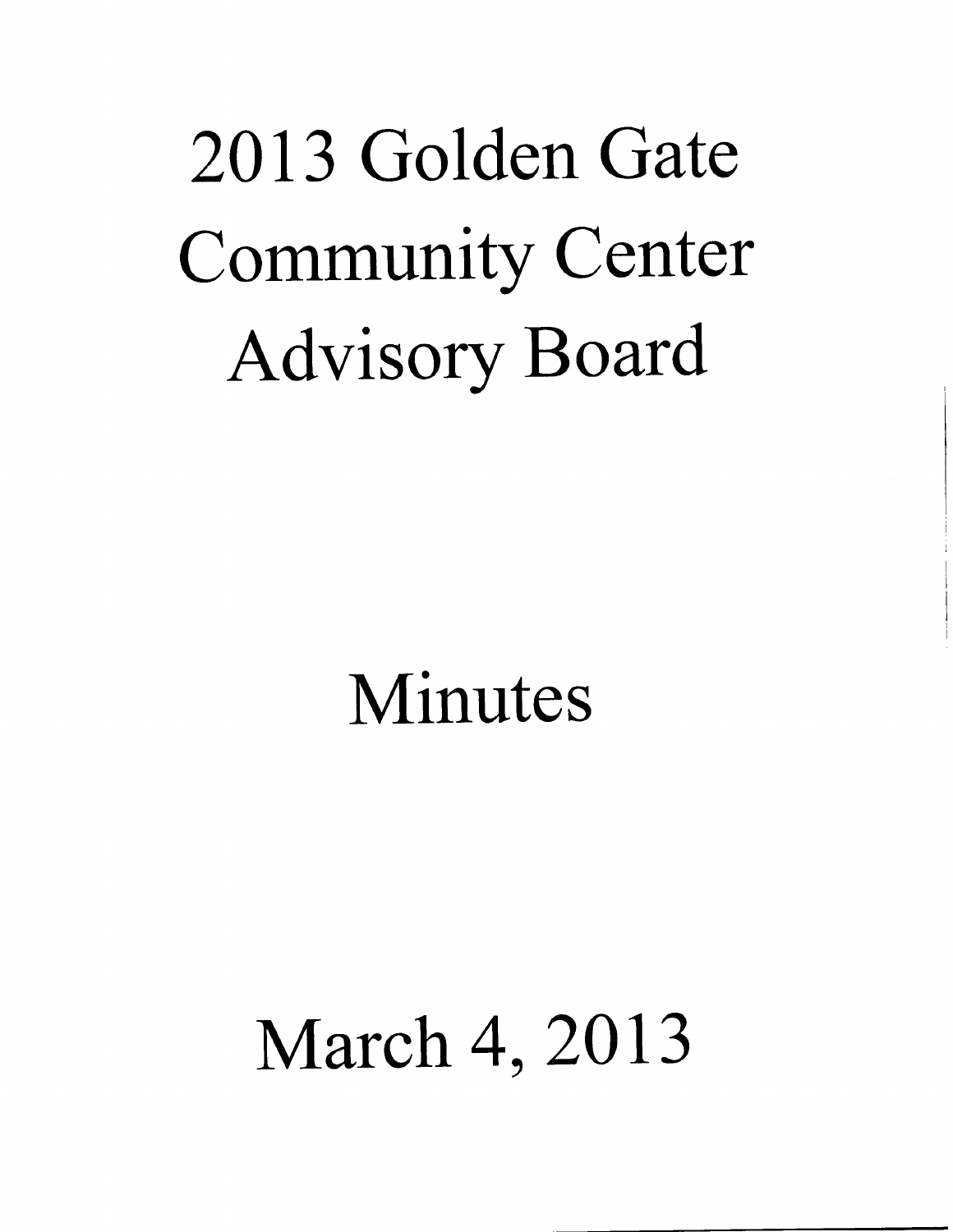### MINUTES OF THE MEETING OF THE COLLIER COUNTY GOLDEN GATE COMMUNITY CENTER ADVISORY BOARD

March 4, 2013 Naples, Florida,

LET IT BE REMEMBERED, that the Collier County Golden Gate Community Center Advisory Board, having conducted business herein, met on this date at 6:00 PM in **REGULAR SESSION** in Conference Room "C" of the Golden Gate Community Center, 4701 Golden Gate Parkway, Naples, Florida, with the following members present:

> CHAIR: VICE CHAIR: Kaydee Tuff James Klug Bill Arthur

Absent:

Peggy Harris

Darrin Brooks

**GRANGE CABLES** 

ALSO PRESENT: Annie Alvarez, Region III Manager Vickie Wilson, Community Center Supervisor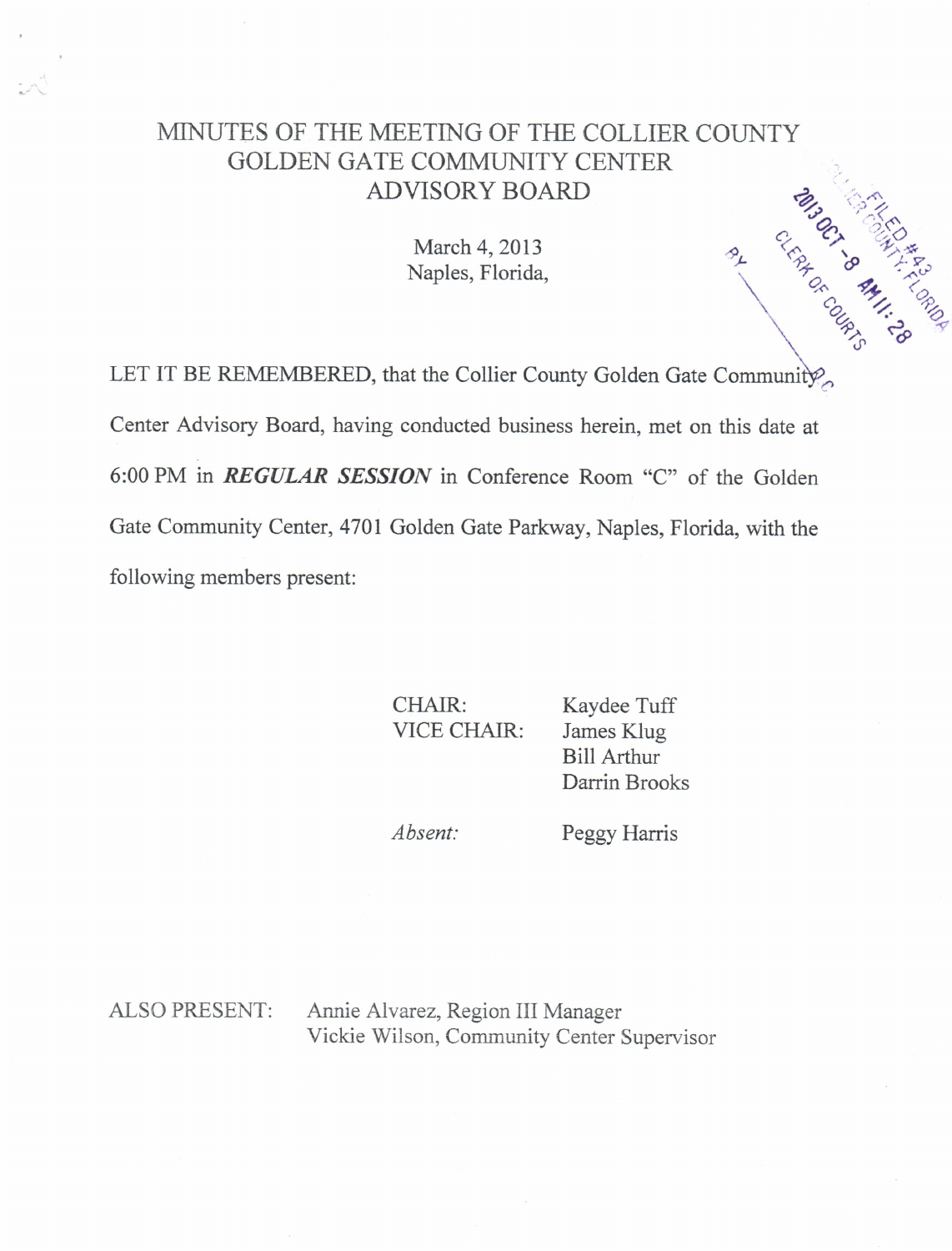#### I. CALL TO ORDER

Chairman Kaydee Tuff called the meeting to order at 6:02 PM.

#### H. ATTENDANCE

Roll was called and a quorum was established; four voting members were present.

#### III. APPROVAL OF AGENDA

Darrin Brooks moved to approve the Agenda as presented. Second by Bill Arthur. Carried unanimously,  $4 - 0$ .

#### IV. APPROVAL OF MINUTES - FEBRUARY 4, 2013

Vice Chairman Klug moved to approve the Minutes of the February 4, 2013 meeting as submitted. Second by Darrin Brooks. Carried unanimously,  $4 - 0$ .

V. PUBLIC COMMENTS

None)

#### VI. OLD BUSINESS

#### A. Recreation Highlights — Vickie Wilson

- The Collier County Fair was scheduled to begin on Friday, March 8<sup>th</sup>.
- The "Father/Daughter" Dance, which replaced the Fifth Grade Dance, was not successful. Staff was advised the *Quinceanera* is the traditional Spanish-heritage family celebration.
- Friday Movie Night was successful with an attendance of 350.
- The Renaissance Fair is scheduled for April  $20<sup>th</sup>$  and  $21<sup>st</sup>$ . The sponsor will rent the Community Center directly rather than co- sponsor with the County.
- Pageant Play eight nights over 30 people attended each performance
- Summer Camp preparations are in process

#### B. Playground Update — Annie Alvarez

- Jeannie McPherson, the new Region III Manager, was not able to attend the  $\bullet$ meeting due.
- Ms. Alvarez provided background information:
	- o \$40,000 had been allocated in the Budget under "Capital Improvements" for the new shade structure
	- $\circ$  When the Purchase Order was submitted, it was denied by the Purchase Office due to lack of funds
	- o Sheryl Pryor, the Budget Analyst, was contacted. She stated the funds had been used to balance the budget.
	- o There was no prior notification that the funds were being re- allocated.
	- Rarry Williams Director of Parks and Recreation was contacted He has authorized allocating  $\frac{1}{2} + \frac{1}{2}$  and  $\frac{1}{2} - \frac{1}{2}$  of runds to pay for the snade structure. It will be installed in the near future.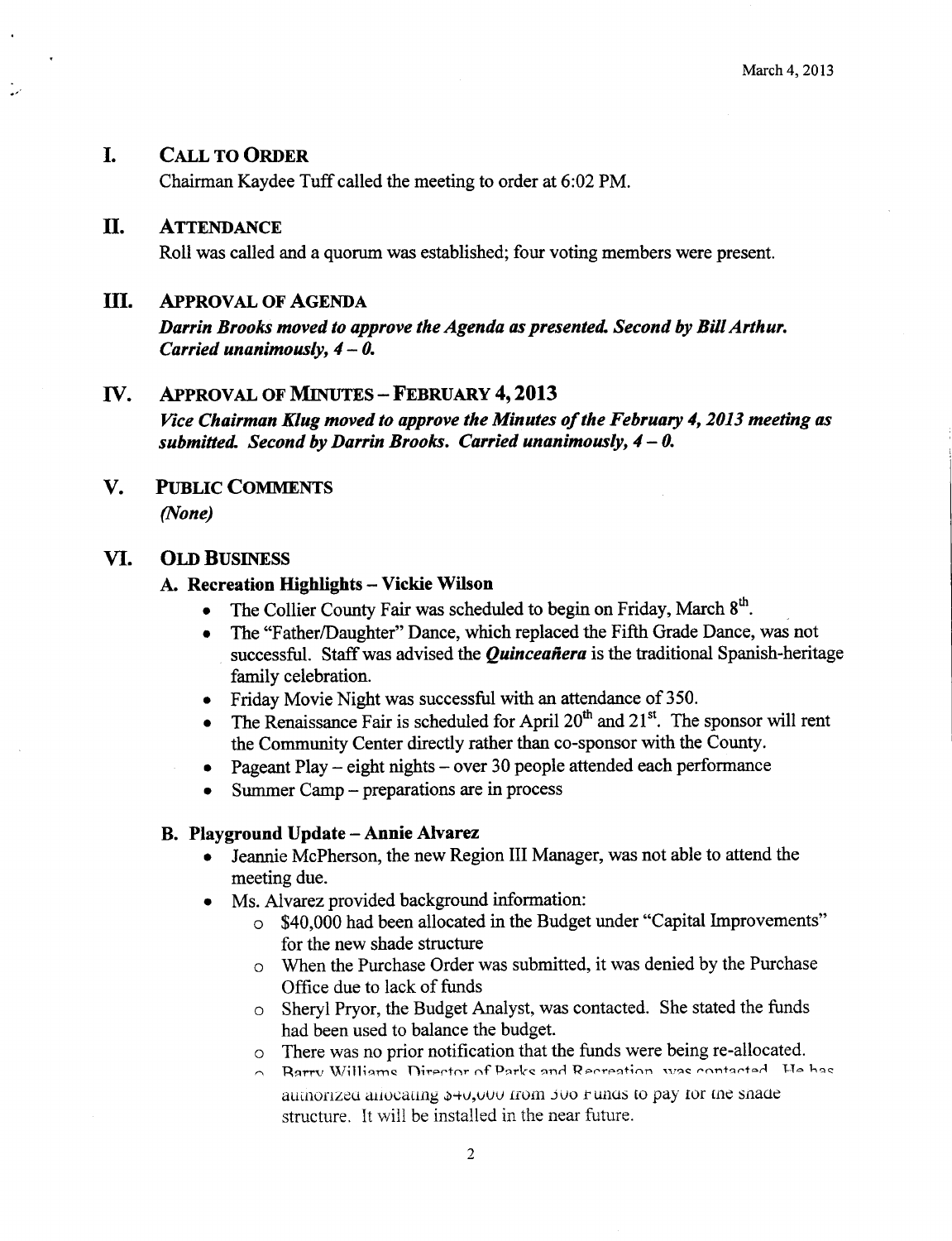It was noted the Budget Office often makes last-minute changes to budgets. The Advisory Board was not aware of the changes made to the approved budget.

James Klug attended the BCC meeting when the Commissioners approved the Budget for the Community Center and he stated he was certain the funds were contained in the Budget.

He stated he will require more documentation for the BCC' <sup>s</sup> Budget meeting in September. He requested a line -item budget print -out be provided to verify the same figures approved by the Advisory Board were presented to the Board of County Commissioners.

Ms. Alvarez suggested Vickie Wilson should contact the Budget Office on the Friday before the meeting to obtain an exact copy of the information to be submitted to the Board of County Commissioners.

Bill Arthur asked if the Budget approved by the Advisory Board had been "balanced" when it was sent to the Budget Office and the response was, "Yes." Q. "How did it become unbalanced?"

Ms. Alvarez explained if revenues were not collected, the Budget would be changed by the Budget Office to reflect the correct figures at hand.

Consensus: The Advisory Board will need to be more diligent concerning the Budget and the Budget Office.

#### VII. NEW BUSINESS

#### A. Budget: Month -to -Month and Year to date — Annie Alvarez

(Hard copy of the information was not available)

- Revenues are down.
- Received budget instructions to begin the process to input information into Gov/Max" system
- No cuts were anticipated (per Steve Parnell, Budget Administrator)
- Possibility of <sup>a</sup> <sup>1</sup> to 2% increase has not been confirmed

#### B. Review of 5-year Plan - 306 Fund

- Members requested a document that was easier to read the columns did not line up
- Item: Resurfacing parking lot
	- o \$ 40,000 was allocated in Fiscal Year 2014
	- o Annie Alvarez stated the funds initially allocated for resurfacing will be used to install the shade structure
	- o The \$50,000 allocated to the shade structure in Fiscal Year 2015 will be reallocated to resurface the parking lots in 2014 and the extra \$10K will be shifted to another use, as needed
- It was noted the document presented to the Advisory Roard as "hard conv" of

the  $f$  ive-  $\gamma$  ear Pian actuality outgeted for the next four years. I he column for Fiscal Year 2018 did not contain any figures.